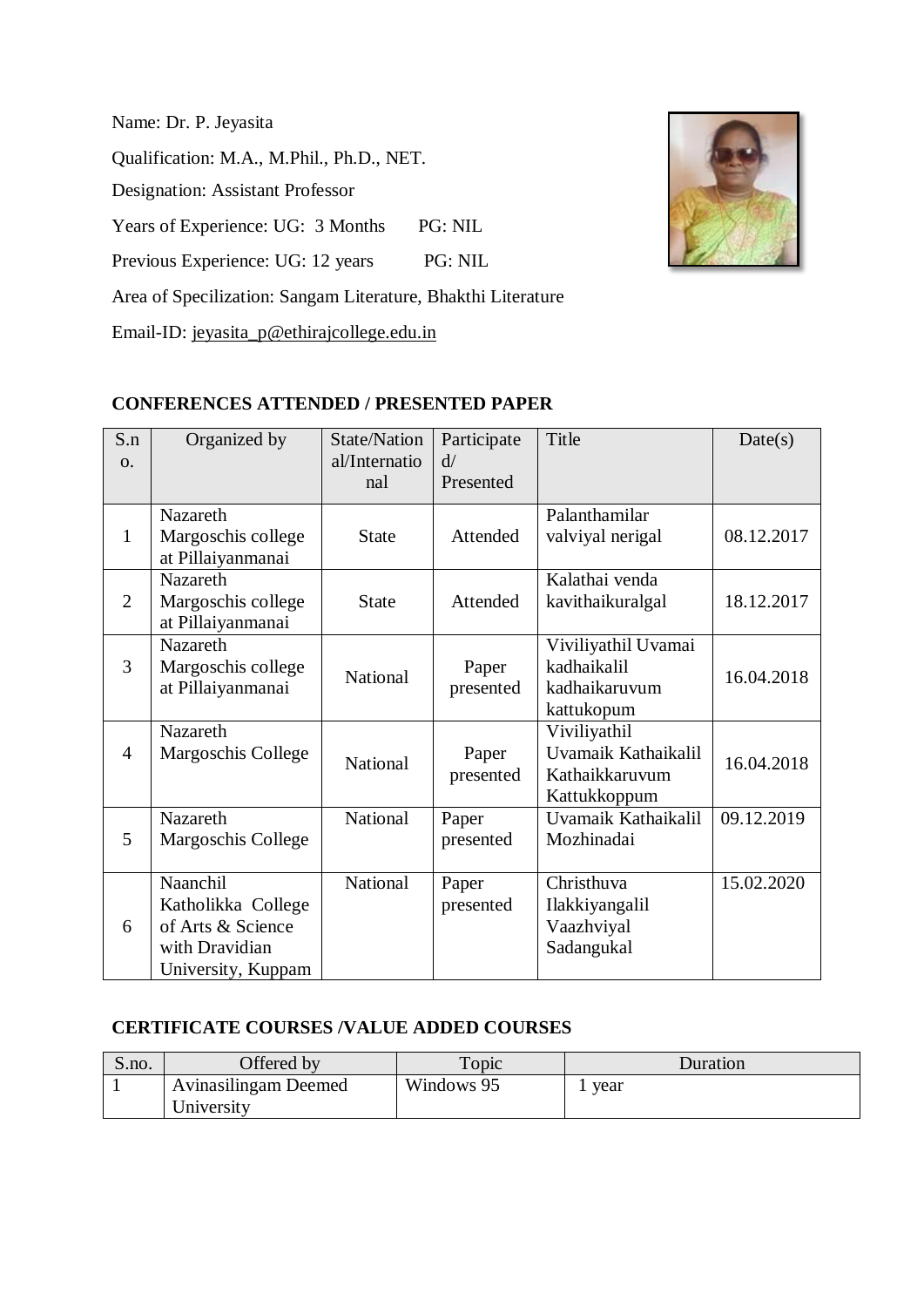# **JOURNAL PUBLICATIONS**

| S.NO           | <b>JOURNAL</b>               | <b>UGC</b>       | ISBN / ISSN         | <b>REFERENCE</b>      | <b>DATE OF</b>          |
|----------------|------------------------------|------------------|---------------------|-----------------------|-------------------------|
|                | <b>NAME</b>                  | /SCI/SCIE        | <b>NUMBER</b>       |                       | PUBLICATION/            |
|                |                              | /WOS             |                     |                       | <b>DOI</b>              |
| $\mathbf{1}$   | Journal of<br>Classical      | <b>UGC</b>       | ISSN: 2321-<br>0737 | Akanaanootril         | January - March<br>2019 |
|                | Thamizh                      |                  |                     | Vizhaakal             |                         |
| $\overline{2}$ | Journal of                   | <b>UGC</b>       | ISSN: 2321-         |                       | January - March         |
|                | Classical                    |                  | 0737                | Sanga kaala Magalir   | 2019                    |
|                | Thamizh                      |                  |                     | AAbaranangal          |                         |
| 3              | Modern                       | <b>UGC</b>       | ISSN: 2321-         | Ilakkiyangalil Kankal | January - March         |
|                | Thamizh                      |                  | 984X                | Varunanai             | 2019                    |
|                | Research                     |                  |                     |                       |                         |
| $\overline{4}$ | Classical                    | <b>UGC</b>       | ISSN: 2321-         | Sanga Ilakkiyathil    | January - March         |
|                | Thamizh                      |                  | 0737                | Neer vaazh            | 2019                    |
| 5              | Modern                       | <b>UGC</b>       | ISSN: 2321-         | Uyirinangal           | January - March         |
|                | Thamizh                      |                  | 984X                | Natrinayil Neithal    | 2019                    |
|                | Research                     |                  |                     | Nilap paaravaikal     |                         |
| 6              | Classical                    | <b>UGC</b>       | ISSN: 2321-         | Sanga Ilakkiyathil    | January - March         |
|                | Thamizh                      |                  | 0737                | Nambikkaikal          | 2019                    |
| $\overline{7}$ | Classical                    | <b>UGC</b>       | ISSN: 2321-         | Sangapa paadalkalil   | April - June 2019       |
|                | Thamizh                      |                  | 0737                | Mullai Nila Makkalin  |                         |
|                |                              |                  |                     | Vaazhviyal            |                         |
| 8              | Modern                       | <b>UGC</b>       | ISSN: 2321-         | Ilakkiyangal          | April - June 2019       |
|                | Thamizh<br>Research          |                  | 984X                | Iyambum Illaram       |                         |
| 9              |                              | <b>UGC</b>       | ISSN: 2321-         | Kurunthokai Kaattum   | July-September          |
|                | Classical                    |                  | 0737                | Vaazhviyal            | 2019                    |
|                | Thamizh                      |                  |                     | Sinthanaikal          |                         |
| 10             | International                | Peer             |                     |                       | 28.02.2020              |
|                | Journal of                   | Reviewed         |                     |                       |                         |
|                | Tamil                        |                  |                     | Silappathikaarathil   |                         |
|                | Language and                 |                  |                     | Karpu Neri            |                         |
|                | Literature<br><b>Studies</b> |                  |                     |                       |                         |
| 11             | Modern                       | $\overline{UGC}$ | ISSN: 2321-         |                       | April - June 2021       |
|                | Thamizh                      |                  | 984X                | Pathitruppathil       |                         |
|                | Research                     |                  |                     | Makkal Vaazhviyal     |                         |

### **FDP/STTP**

| S.no. | Organized by                                          | State/National/<br>International | Topic                    | Date(s)    |
|-------|-------------------------------------------------------|----------------------------------|--------------------------|------------|
|       | Rani Anna Govt.<br>college for women,<br>Tirunelveli. | National                         | Disability<br>Management | 05.08.2013 |